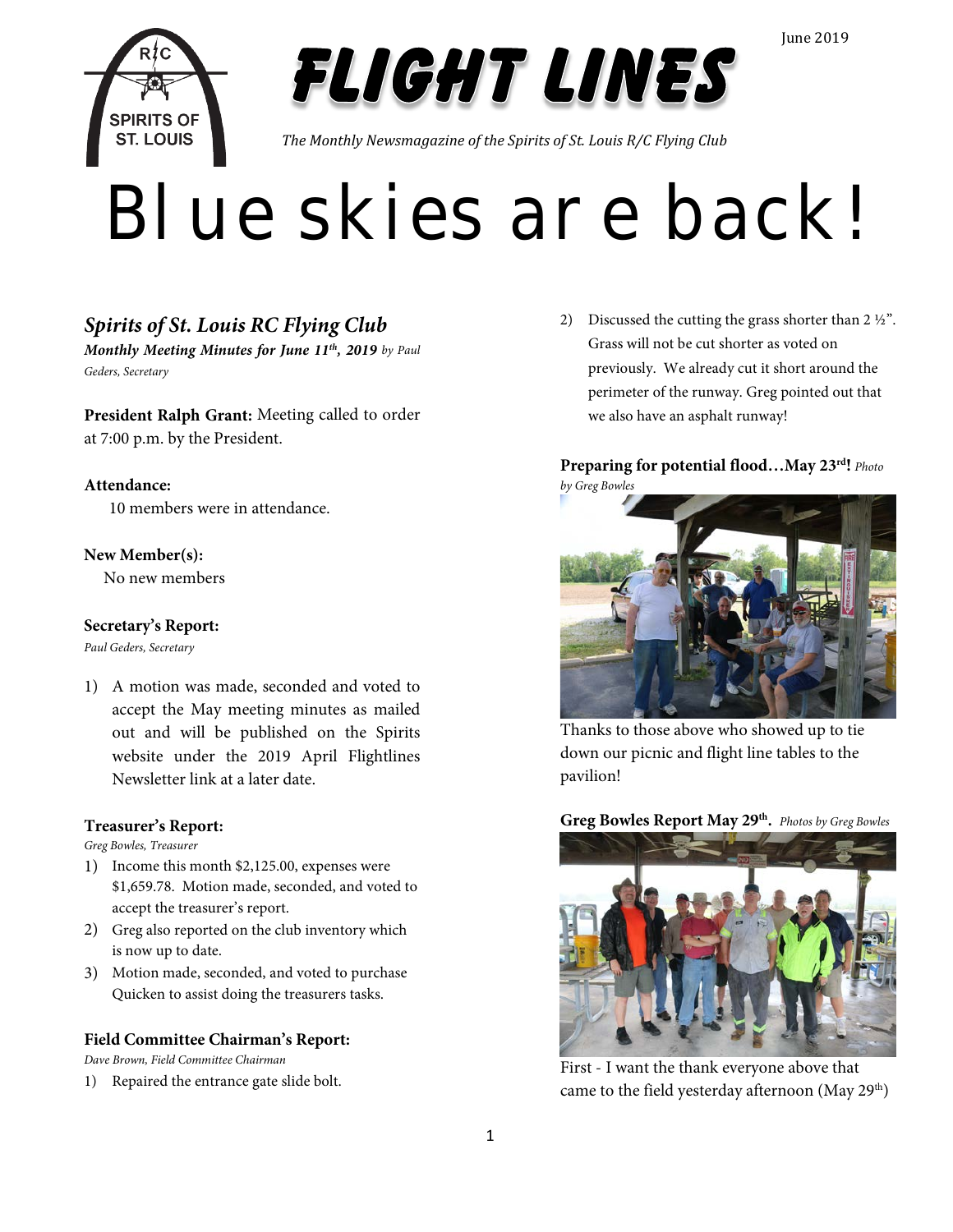in the pouring rain and thunderstorms. They all helped move our chairs, flight tables, etc. to higher ground (Theis Farm Nursery on Greens Bottom Rd.). Your presence and muscle was greatly appreciated. Talking to Josh and other Hackmann's, they say there is a good chance of being flooded. Hopefully they will be wrong.



Second - The field at this time does not have a Porta-Potty, no chairs to sit on, limited flight tables and the electricity has been turned off. The field is still open for flying, so plan accordingly. There are a few of the old wooden flight tables tied to a tree. If you must use one, please return and secure as found. When the threat of flooding has diminished, the field will return to normal operation. So please monitor your emails for updates.

Third - The Kubota tractor and mower was trailered to Dave Brown's house for storage. We had to buy a new battery as it would not start. Old battery was from May of 2013…so we got our money's worth!

#### **FIELD IS BACK OPEN,** *by Greg Bowles.*

Field was reopened on June 10!

Picnic Tables, Flight Tables, Chairs, BBQ and The Big Table have all been moved from Theis Farm back to the Spirits' (Gizzie) Field.

Electricity was turned on later that day, and Port-a-Potty will be returned on Friday.

Thank Theis Farm for letting us store our equipment on their store lot, by purchasing some of their delicious pies, meats, plants and garden accessories.

The pies are really good!

#### **Safety Committee Chairman's**

*Sid Kinzel, Safety Chairman*

- 1) No incidents or accidents at the field.
- 2) **Farmers stated:**

**"KEEP OFF THE LEVIES…THEY ARE TOO SOFT AND YOU COULD CAUSE A POSSIBLE BREACH"!**

#### **Membership Chairman's Report:**

*Ralph Doyle, Membership Chairman*

- 1) Current 2019 membership is 111. This time last year we had 125 members!
- 2) If you are a renewing 2018 member there is a \$25 "in arrears" fee, that became effective after the close of the March meeting, and is in addition to your membership fee.
- 3) Ralph Doyle will NOT be Membership Chairman next year…We need someone to step up and fill this position.

#### **Old Business:**

Results of changing Safety Rules voting on rule #3 and rule #29. There were 18 votes FOR Rule 3 and 2 AGAINST. There were 17 votes FOR Rule 29 and 3 AGAINST. Rule changes pass and Safety Rules have been updated on web-site under the **Library** link.

#### **Monthly Meeting Topics continue…**

**July – Foam board Airplanes** There are several members who build Flite-Test type foam airplanes.

**August – National Model Aviation Day!** Membership appreciation! Fun Fly!

**September – FPV** Bring in your FPV flyer and share with the club the ins and outs of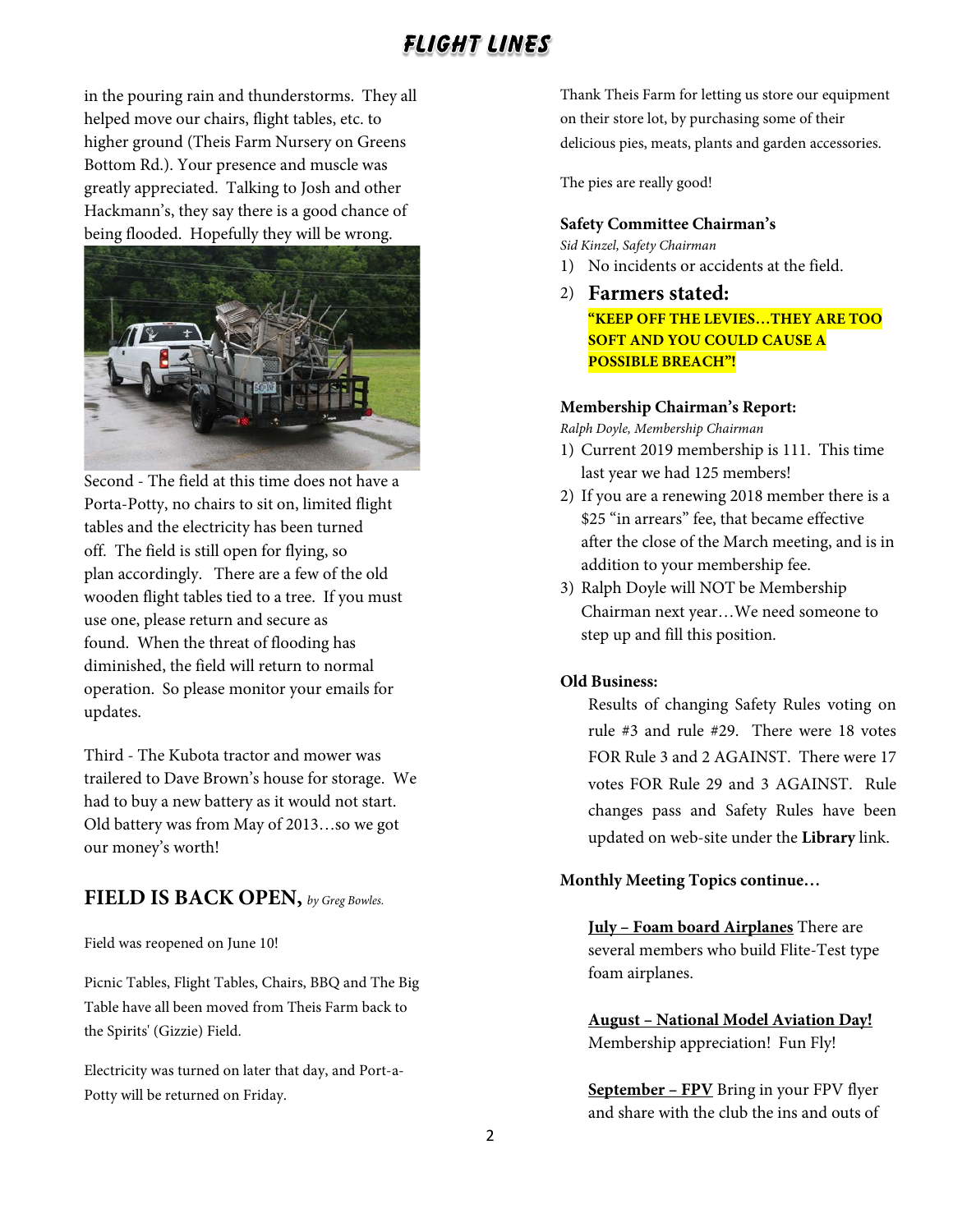First Person View. **Nomination of Officers** at the September meeting and the publishing of the nominees names in the September newsletter.

**October – Tether Cars** Several members (Paul and Walt) have been racing Tether cars. They will bring a couple and show the club what they have been up to. **Nominations Published.** Those elected will take office immediately after the meeting.

**November – New Officers in Office**

#### **December – Christmas/Holiday gift ideas**

#### **New Business:**

1) Ralph Grant reported that we will stay with GoDaddy our web-host provider until end of current contract…around 2020!

**May 18th SWAP Meet:** *Photos by Greg Bowles*









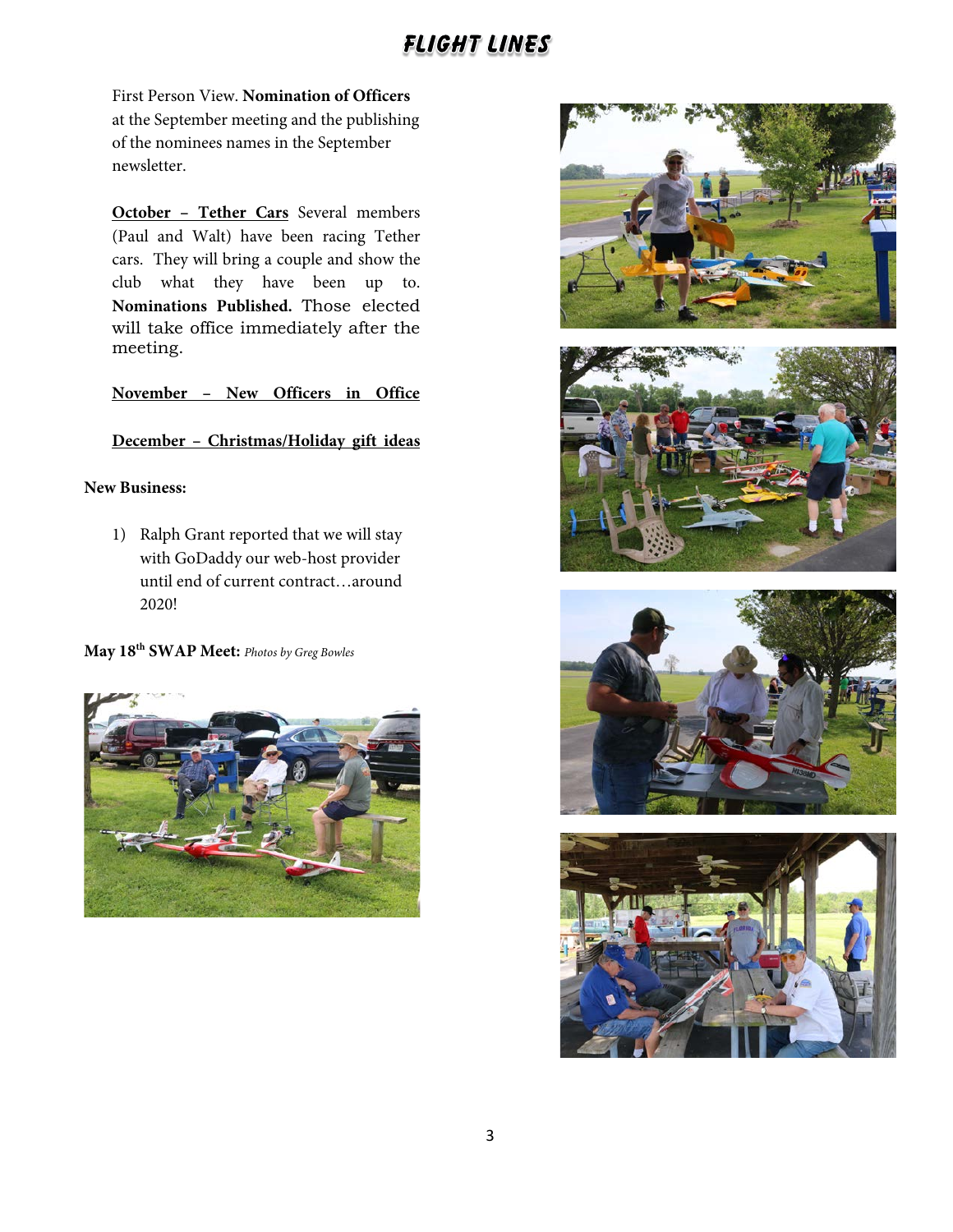**Upcoming Events:** See Contest/Events Calendar at end of newsletter.

#### **Technical Presentation(s):** *Photos by Paul Geders.*







Steve Ramonczuk presented the new FMS F-35 Lightning II Version 3 from MotionRC. Cost is \$279. 2957-2210kV brushless inrunner motor combined with 80A ESC, 12-blade EDF, Toploading battery bay!



Photo above by Greg Bowles





Ralph Grant presented his new VQ Models Japanese Aichi D3A1 "Val" ARF. Cost is \$229.95. Has a 60" Wingspan, 6-7 pounds depending on radio equipment, servos, motor, ESC and battery used. Covering is the sticky back type with all rivets, markings, etc. Ralph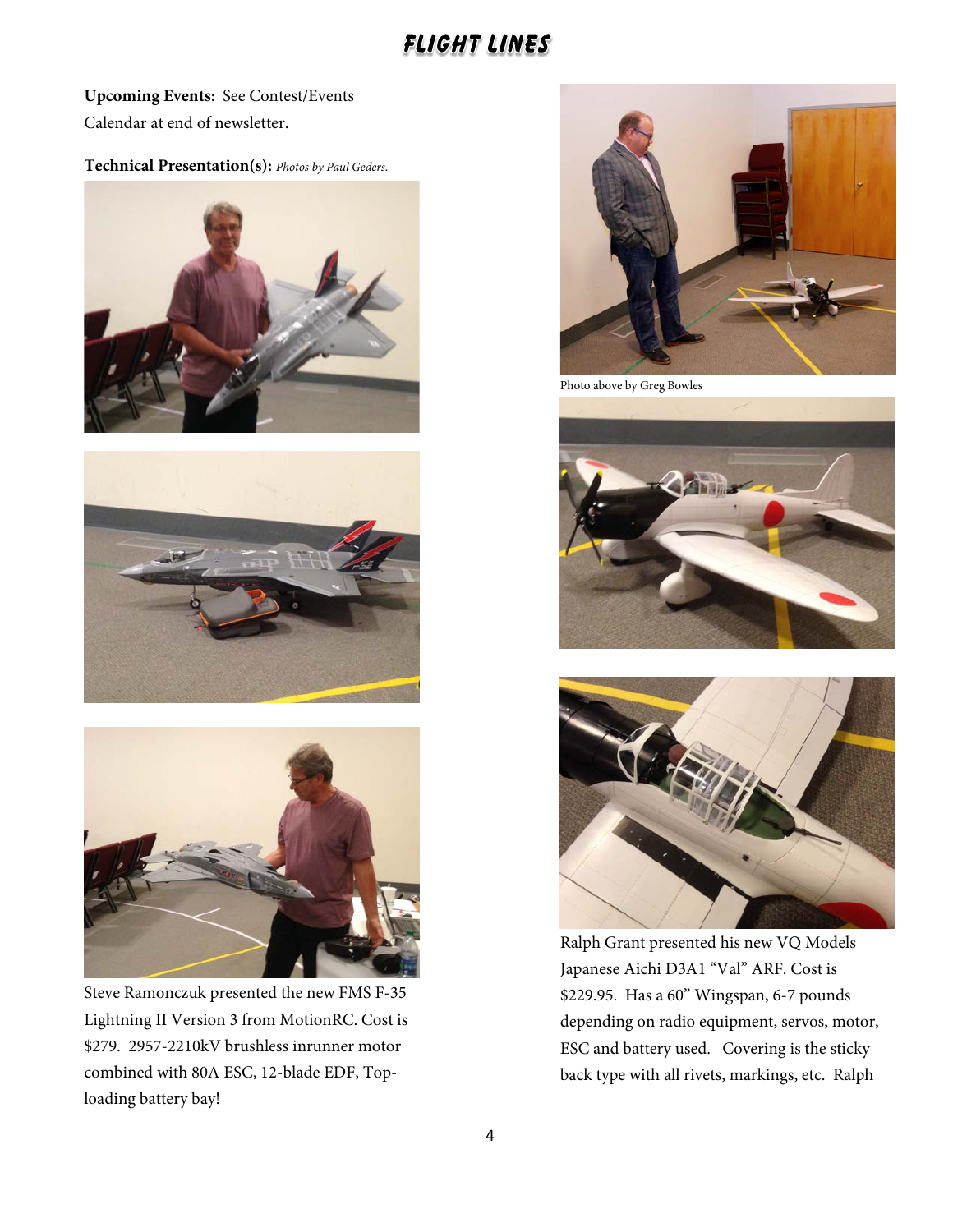cut the canopy into sections to duplicate it in the open position.

**Meeting adjourned:** 8:05 p.m.

#### **Been Thinking: OUR** future depends on **YOU**!

**Now, what about our future?** Here are some concerns/issues that were brought to your attention in last month's issue of FlightLines with some of my comments/thoughts to consider. By the Way…didn't receive one email issue, concern or suggestion! This is **YOUR** club and we need **YOUR** inputs.

- **1. Getting members to fill positions on the board.** These positions are not hard to do and contribute to a cohesive organization. What can **YOU** do to help?
- **2. Decreasing membership attendance at CLUB MEETINGS over the years. 10 year average from 1990 to 2000 was 36 attending meetings. From 2001 to 2010 27, and from 2011 to 2019, 19. We are currently averaging 12 members attending club meetings in 2019!** Understand that we are all getting older and some can't drive at night due to vision issues. But, what is needed, or what do we do to increase meeting attendance? An interesting sidenote…recently we had a work party scheduled, it was raining, and about 20 showed up…yet the May meeting only had 8 members showed up…what gives?
- **3. Costs of operation versus decreasing income.** If income comes down due to decreasing membership…do we give up

amenities? …e.g. Johnny-on-the-Spot at about \$1,200 a year, etc.

- **4. Improving our Web-Site to include things like using PayPal, or other ways, to pay dues, update membership, secure member access, etc. Knowing exactly what is new and/or updated on the site. Possibly using WordPress…what is WordPress you ask? WordPress is, by far, the most popular open source Content Management System (CMS), used by approximately 75 million websites. WordPress is free to install, deploy, and upgrade. Thousands of plugins and templates power a flexible and simple interface, which reduces development costs and deployment time.** We are already in the process of updating our web-site, thanks to Ralph Grant and Andy Engle, to an easier to maintain site using WordPress, and we will have several member individuals with access for updating so it doesn't fall on one person to maintain…!
- **5. As a not-for-profit organization the possibility exists to get free web-site hosting after contract expires with GoDaddy.** That saves \$\$\$ in the treasury!
- **6. Above are some of my thoughts…Now it's your turn…what concerns/issues do YOU have that also needs to be addressed? What solutions do YOU propose? PLEASE send your thoughts and ideas t[o secretary@spiritsofstl.com](mailto:secretary@spiritsofstl.com)**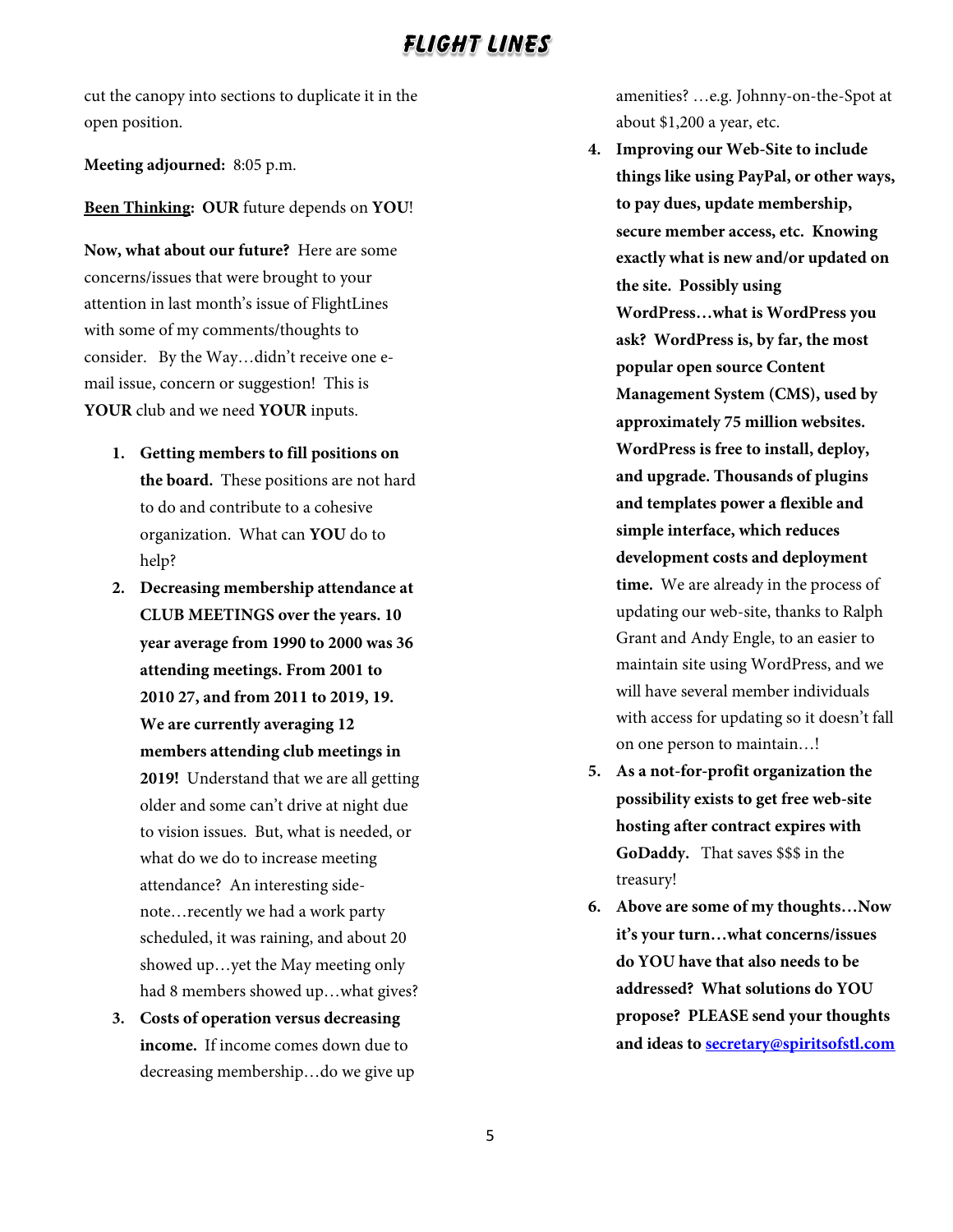**Next Spirits' Meeting:** *Tuesday, June 11th, 7-9pm Dorsett Village Church 2240 Bennington Place Maryland Heights, Missouri 63034* See website **[http://spiritsofstl.com](http://spiritsofstl.com/)** for directions.

*Five Tips to Grow and Promote Your Club by Chad Budreau [\(chadb@modelaircraft.org\)](mailto:chadb@modelaircraft.org) As seen in "View from HQ in the April 2019 issue of* **Model Aviation**

When I was growing up, my dad would occasionally dust off some of his model airplanes for my brothers and me to enjoy. In addition to the tedious task of cleaning out any gum in the engines and spark plugs, it was a challenge to enjoy the hobby regularly because we didn't have access to a flying field or club.

As I became an adult, I met another modeler who renewed my interest in aeromodelling. Although I am again active in the hobby, I wonder how many other Chad Budreau's are out there with an attraction to the hobby, but no one to nurture their interests.

I believe our 2,400 clubs are critical to filling this role of nurturing newcomers to our hobby. Based on my experiences and conversations with club leaders and volunteers, I want to share five quick tips to help grow and promote your club.

*1. Become involved in your community.* Communities should not be only vaguely aware of your model aviation flying field. Educate law enforcement and legislators about the benefits of the hobby to counter the negative news. Create a field trip to your club with a local Girl or Boy Scout troop. Invite emergency responders who have an interest in using drones to your flying field. Use National Model Aviation Day to celebrate the hobby and raise money for a good cause.

When you hold these events, invite the media or take photos and submit a story. If your club gains some media exposure, let us know. AMA might even pay you [\(https://modelaircraft.org/club-recognition-program\)](https://modelaircraft.org/club-recognition-program)!

This exposure not only earns your club goodwill in the eyes of key movers and shakers in the community, but exposes your hobby to potential new hobbyists who want to learn more about model aviation.

2. **Brand your club**. You don't need a comprehensive 20-point marketing plan to brand your club. Add a simple sign outside of your flying site that announces who you are and explains to guests how they can learn more. (Shameless plug: Contact AMA Custom Services to print an affordable vinyl sign that you can mount on a fence by calling [765] 287-1256, extension 507.)

Clubs often work with a vendor, allowing members to buy a shirt promoting the club. Although shirts are great, I've learned that hats are sometimes more effective. They are at eye level, gain more attention, are practical, and are often less expensive.

*3. Go online.* Although a website is nice, an equally effective tool is social media—not to mention it's free. In addition, AMA pro-vides each club with a web presence that can be used by the club. When you search and find your club on [www.modelaircraft. org,](http://www.modelaircraft.org/) the club is assigned a unique URL using the following format: [www.modelaircraft.org/club/your-club](http://www.modelaircraft.org/club/your-club-name)[name.](http://www.modelaircraft.org/club/your-club-name) 

*4. Delegate.* Clubs often have a superman or superwoman who takes on most of the work. This is unfair to the volunteer and to the club. Get to know your club members' interests and assign roles accordingly. Assign two or three members to manage the social media page. Ask a member to get pricing on hats or signs, and make sure you have a few trainers and introductory pilots on hand. There will always be a percentage of members who will not be engaged, but to have a successful club you cannot rely on just one or two people.